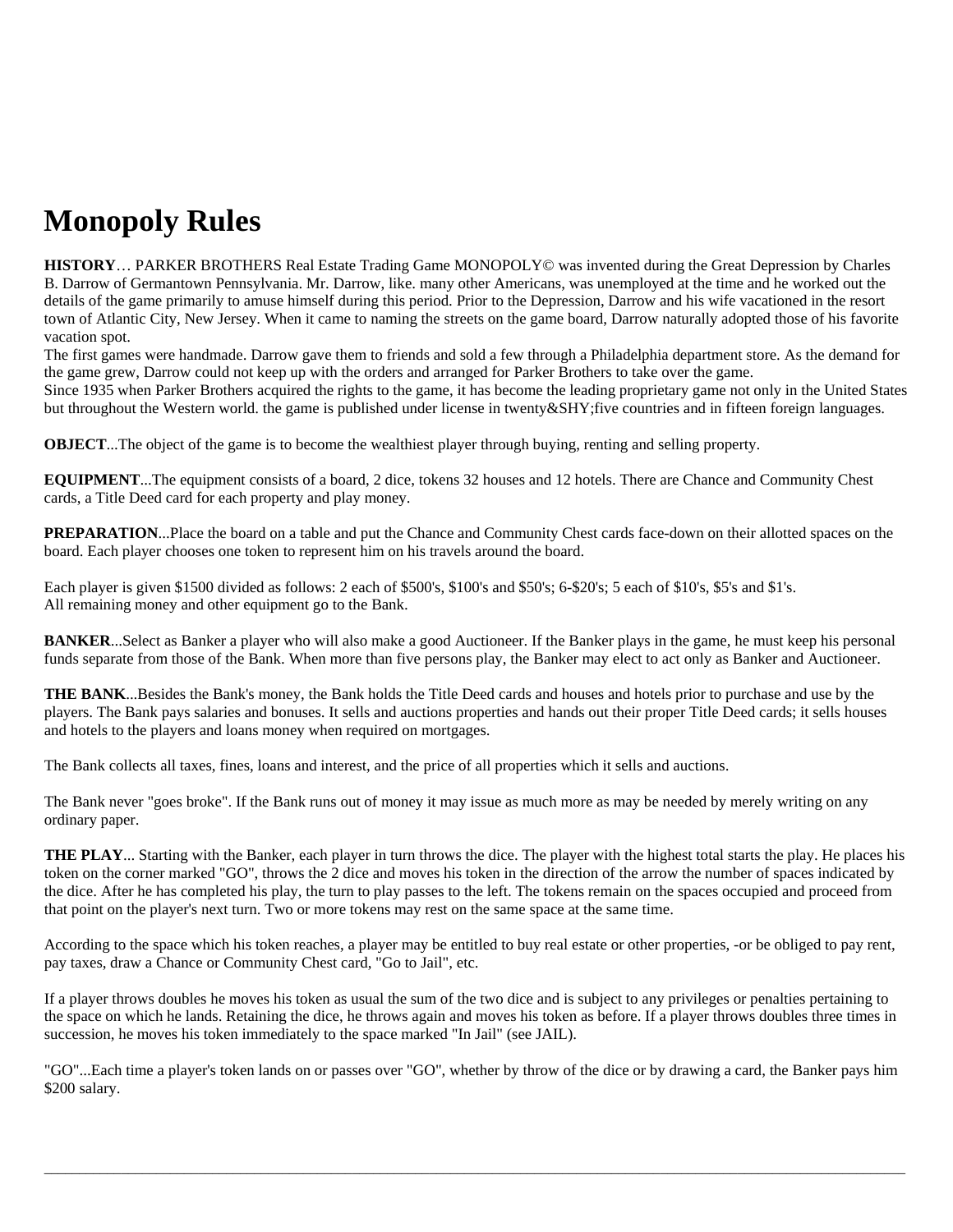However, \$200 is paid only once each time around the board. If a player, passing "GO" on the throw of the dice, lands 2 spaces beyond it on "Community Chest", or 7 spaces beyond it on "Chance", and draws the card "Advance to GO", he collects \$200 for passing "GO" the first time and another \$200 for reaching it the second time by instructions on the card.

**BUYING PROPERTY**...Whenever a player lands on an unowned property he may buy that property from the Bank at its printed price. He receives the Title Deed card showing ownership and places it face-up in front of him.

If he does not wish to buy the property it is sold at auction by the Banker to the highest bidder. The buyer pays to the Bank the amount of the bid in cash and receives the Title Deed card for that property. Any player, including the one who declined the option of buying it at the printed price, may bid. Bidding may start at any price.

**PAYING RENT**...When a player lands on property owned by another player the owner collects rent from him in accordance with the list printed on the Title Deed card applying to it.

If the property is mortgaged, no rent can be collected. When a property is mortgaged its Title Deed card is placed face-down in front of the owner.

It is an advantage to hold all the Title Deeds in a color-group (i.e.: Boardwalk and Park Place, - or Connecticut, Vermont and Oriental Avenues) because the owner may then charge double rent for unimproved properties in that color-group. This rule applies to unmortgaged properties even if another property in that color-group is mortgaged.

It is even more of an advantage to have houses or hotels on properties because rents are much higher than for unimproved properties.

The owner may not collect his rent if he fails to ask for it before the second player following throws the dice.

"CHANCE" and "COMMUNITY CHEST"...When a player lands on either of these spaces he takes the top card from the deck indicated, follows the instructions and returns the card face-down to the bottom of the deck.

The "Get Out of Jail Free" card is held until used and then returned to the bottom of the deck. If the player who draws it does not wish to use it he may sell it, at any time, to another player at a price agreeable to both.

"INCOME TAX"...When a player lands on "Income Tax" he has two options: he may estimate his tax at \$200 and pay the Bank, or he may pay 10% of his total worth to the Bank. His total worth is all his cash on hand, printed prices of mortgaged and unmortgaged properties and cost price of all buildings he owns.

The player must decide which option he will take before he adds up his total worth.

**JAIL**...A player lands in Jail when. . . (1.) his token lands on the space marked "Go to Jail"; (2.) he draws a card marked "Go to Jail"; (3.) he throws doubles three times in succession.

When a player is sent to Jail he cannot collect \$200 salary in that move since, regardless of where his token is on the board, he must move it directly into Jail. A player's turn ends when he is sent to Jail.

If a player is not "sent to Jail" but in the ordinary course of play lands on that space, he is "Just Visiting", incurs no penalty, and moves ahead in the usual manner on his next turn.

A player gets out of Jail by... (1.) throwing doubles on any of his next three turns. If he succeeds in doing this he immediately moves forward the number of spaces shown by his doubles throw. Even though he has thrown doubles he does not take another turn; (2.) using the "Get Out of Jail Free" card if he has it; (3.) purchasing the "Get Out of Jail Free" card from another player and playing it; (4.) paying a fine of \$50 before he rolls the dice on either of his next two turns

If the player does not throw doubles by his third turn he must pay the \$50 fine. He then gets out of Jail and immediately moves forward the number of spaces shown by his throw.

 $\bot$  , and the set of the set of the set of the set of the set of the set of the set of the set of the set of the set of the set of the set of the set of the set of the set of the set of the set of the set of the set of t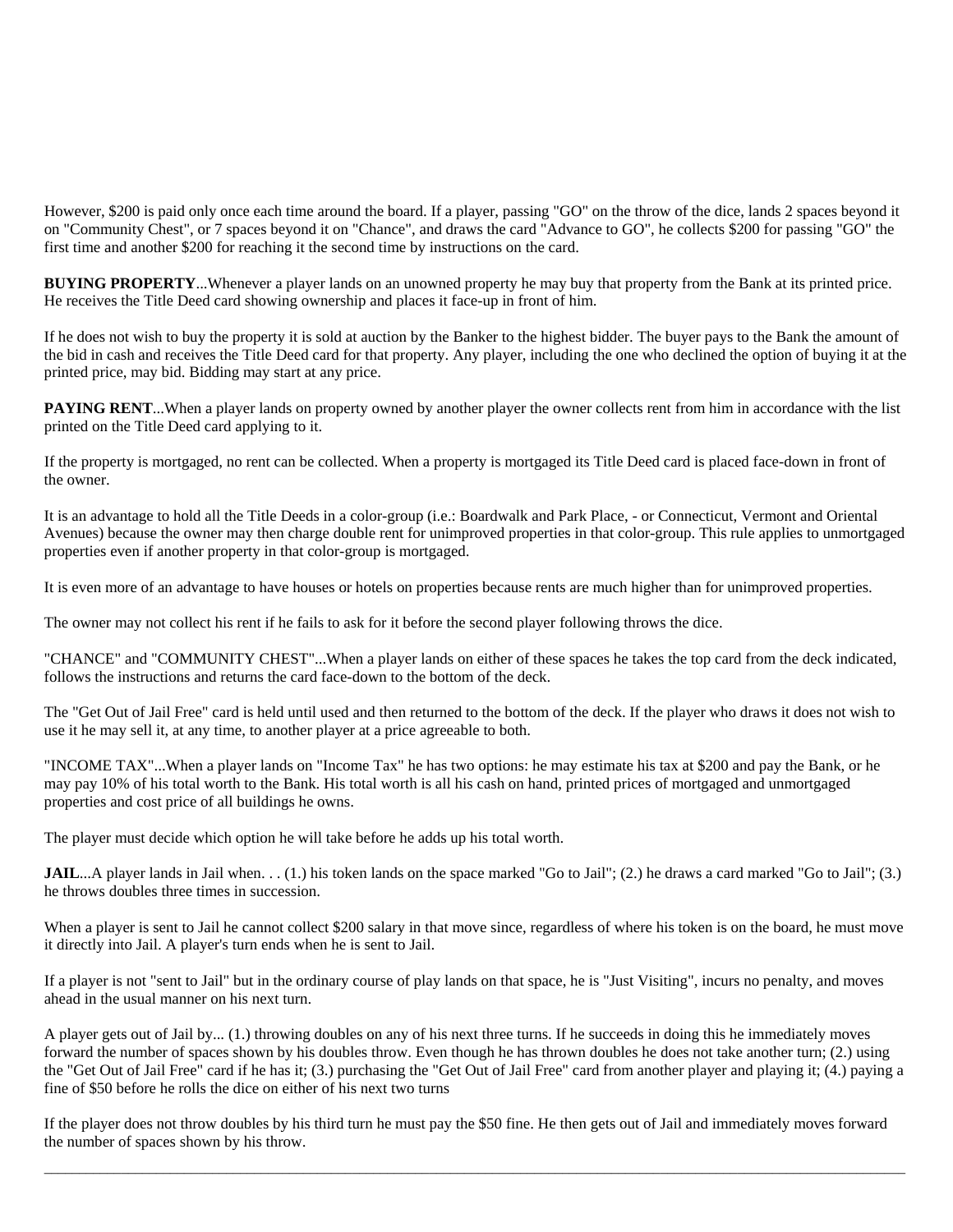Even though he is in Jail, a player may buy or sell property, buy or sell houses and hotels and collect rents.

**FREE PARKING**...A player landing on this space does not receive any money, property or reward of any kind. This is just a "free" resting place.

HOUSES...When a player owns all the properties in a color & SHY; group he may buy houses from the Bank and erect them on those properties.

If he buys one house, he may put it on any one of those properties. The next house he buys must be erected on one of the unimproved properties of this or any other complete color-group he may own.

The price he must pay the Bank for each house is shown on his Title Deed card for the property on which he erects the house.

The owner can still collect double rent from an opponent who lands on the unimproved properties of his complete color-group.

Following the above rules, a player may buy and erect at any time as many houses as his judgment and financial standing will allow. But he must build evenly (i.e.: he cannot erect more than one house on any one property of any color-group until he has built one house on every property of that group. He may then begin on the second row of houses, and so on, up to a limit of four houses to a property. For example, he cannot build three houses on one property if he has only one house on another property of that group.).

As a player builds evenly, he must also break down evenly if he sells houses back to the Bank (SEE SELLING PROPERTY).

**HOTELS**...When a player has four houses on each property of a complete color-group, he may buy a hotel from the Bank and erect it on any property of that color-group. He returns the four houses from that property to the Bank and pays the price for the hotel as shown on the Title Deed card. Only one hotel may be erected on any one property.

**BUILDING SHORTAGE**...When the Bank has no houses to sell, players wishing to build must wait for some player to turn back or to sell his houses to the Bank before building. If there are a limited number of houses and hotels available, and two or more players wish to buy more than the Bank has, the houses or hotels must be sold at auction to the highest bidder.

**SELLING PROPERTY**... Unimproved properties, railroads and utilities (but not buildings) may be sold to any player as a private transaction for any amount that the owner can get. However, no property can be sold to another player if buildings are standing on any properties of that color-group. Any buildings so located must be sold back to the Bank before the owner can sell any property of that color-group.

Houses and hotels may be sold back to the Bank at any time for one-half the price paid for them. All houses on one color-group must be sold one by one, evenly, in reverse of the manner in which they were erected. All hotels on one color-group may be sold at once. Or they may be sold one house at a time (one hotel equals five houses), evenly, in reverse of the manner in which they were erected.

**MORTGAGES**...Unimproved properties can be mortgaged through the Bank at any time. Before an improved property can be mortgaged all the buildings on all the properties of its color-group must be sold back to the Bank at half price. The mortgage value is printed on each Title Deed card.

No rent can be collected on mortgaged properties or utilities, but rent can be collected on unmortgaged properties in the same group. In order to lift the mortgage, the owner must pay the Bank the amount of the mortgage plus 10% interest. When all the properties of a color-group are no longer mortgaged the owner may begin to buy back houses at full price.

The player who mortgages property retains possession of it and no other player may secure it by lifting the mortgage from the Bank. However, the owner may sell this mortgaged property to another player at any agreed price. The new owner may lift the mortgage at once, if he wishes, by paying off the mortgage plus 10% interest to the Bank. If he does not lift the mortgage at once he must pay the Bank 10%

 $\bot$  , and the set of the set of the set of the set of the set of the set of the set of the set of the set of the set of the set of the set of the set of the set of the set of the set of the set of the set of the set of t